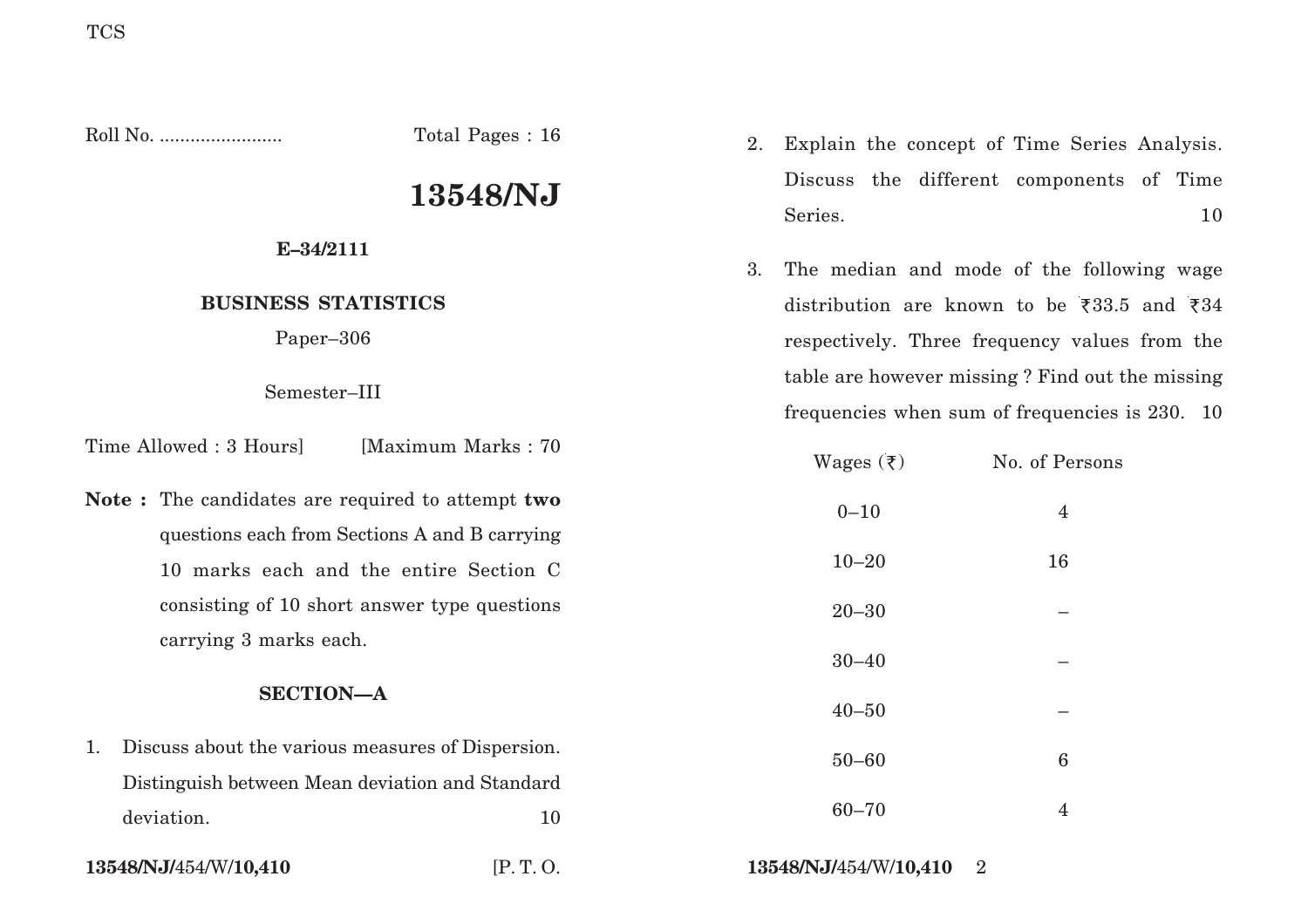4. Assume a four yearly cycle and calculate the trend by the method of moving averages from the following data relating to the production of Tea in India : 10

### **SECTION—B**

5. Calculate Price Index number using Laspeyre's method from the following data :  $10$ 

| Year                  | Production |         |                           | Commodities                    |       | 1990 |                 |          | 2000                                          |    |
|-----------------------|------------|---------|---------------------------|--------------------------------|-------|------|-----------------|----------|-----------------------------------------------|----|
| 1994                  | 465        |         |                           |                                |       |      |                 |          | Price Quantity Price Quantity                 |    |
| 1995                  | 515        |         |                           | $\bf{A}$                       | $8\,$ |      | 10              | 10       | 11                                            |    |
| 1996                  | 518        |         |                           | $\mathbf B$                    | 10    |      | $9\phantom{.0}$ | $12\,$   | $\boldsymbol{9}$                              |    |
| 1997                  | 467        |         |                           | $\mathbf C$                    | 16    |      | 16              | 20       | 17                                            |    |
| 1998                  | 502        |         |                           |                                |       |      |                 |          |                                               |    |
| 1999                  | 540        |         | 6.                        | equation of Y on X:            |       |      |                 |          | From the following data obtain the Regression | 10 |
| 2000                  | 557        |         | $\boldsymbol{\mathrm{X}}$ | 40                             | 50    | 38   | 60              | 65<br>50 | 35                                            |    |
| 2001                  | 571        |         |                           |                                |       |      |                 |          |                                               |    |
| 2002                  | 586        |         | $\mathbf Y$               | 38                             | 60    | 55   | 70              | 60<br>48 | 30                                            |    |
| 2003                  | 612        |         |                           | Also estimate Y when $X = 5$ . |       |      |                 |          |                                               |    |
| 13548/NJ/454/W/10,410 | 3          | [P.T.O. |                           | 13548/NJ/454/W/10,410          |       |      | $\overline{4}$  |          |                                               |    |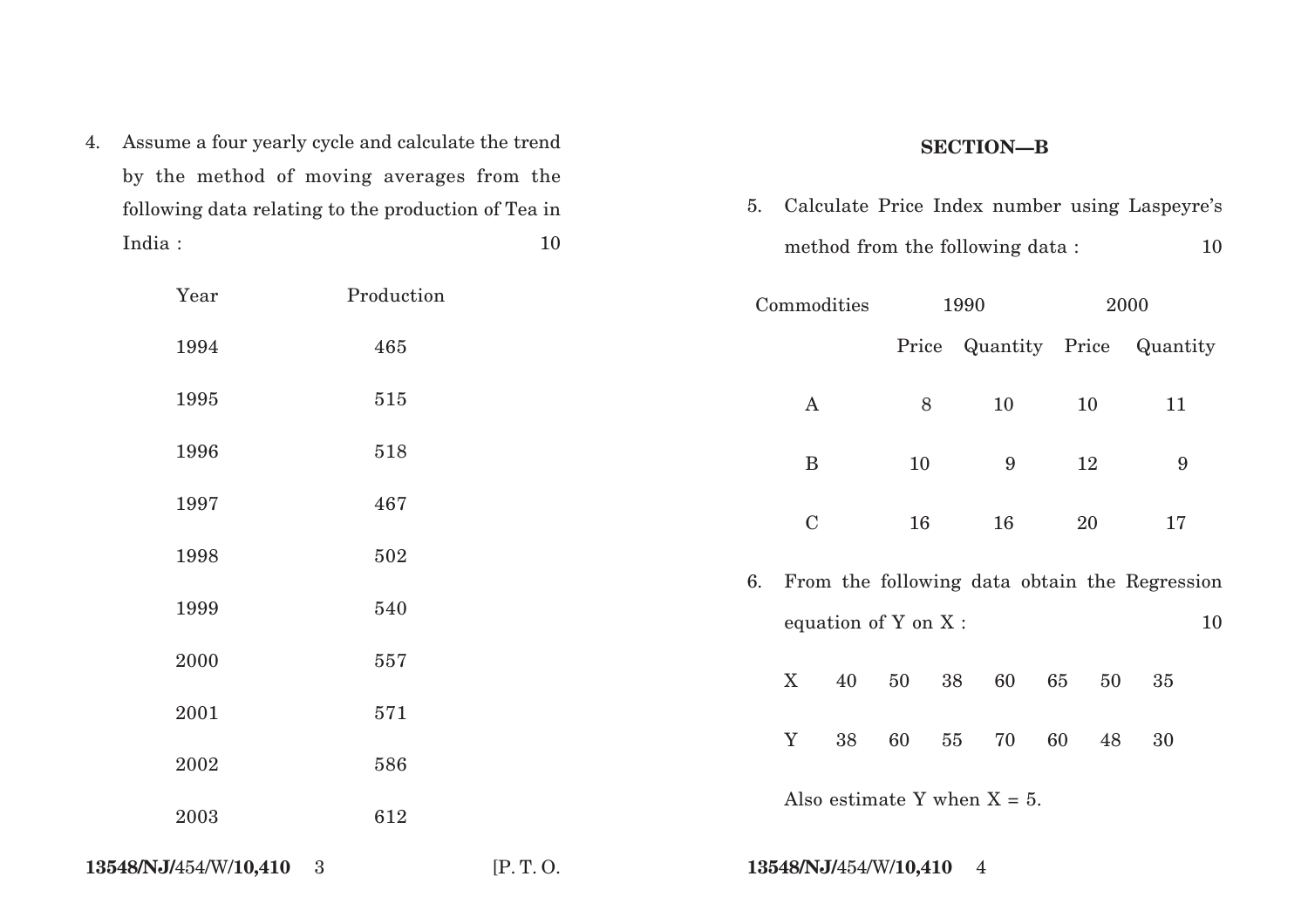- 7. What do you mean by Correlation analysis ? Explain the various types of Correlation analysis. 10
- 8. Define Forecasting. What are the various methods of Forecasting ? 10

#### **SECTION—C**

- (viii) The mean of 75 observations is 27. Later on it was discovered that one observation was wrongly read as 43 instead of the correct value was 53. Find the Correct mean.
- (ix) Calculate Karl Pearson's coefficient of correlation between expenditure on Advertising (X) and Sales (Y) from the data given below :

| 9. |       | Answer any 10 of the following:<br>$10\times3=30$ | X  | Y  |
|----|-------|---------------------------------------------------|----|----|
|    | (i)   | Limitations of Index numbers.                     | 39 | 47 |
|    | (ii)  | Explain Fisher's ideal index.                     | 65 | 53 |
|    | (iii) | Seasonal variations of Time series.               | 62 | 58 |
|    |       |                                                   | 90 | 86 |
|    | (iv)  | Co-efficient of Variation.                        | 82 | 62 |
|    | (v)   | Problems in construction of Index numbers.        | 75 | 68 |
|    | (vi)  | Explain Standard deviation.                       | 25 | 60 |
|    | (vii) | Calculate Co-efficient of Variation when          | 98 | 91 |
|    |       | Covariance of x and y is 488 and variance         | 36 | 51 |
|    |       | of x is $825$ and variance of y is $325$ .        | 78 | 84 |
|    |       |                                                   |    |    |

5 [P. T. O. **13548/NJ/**454/W/**10,410** 6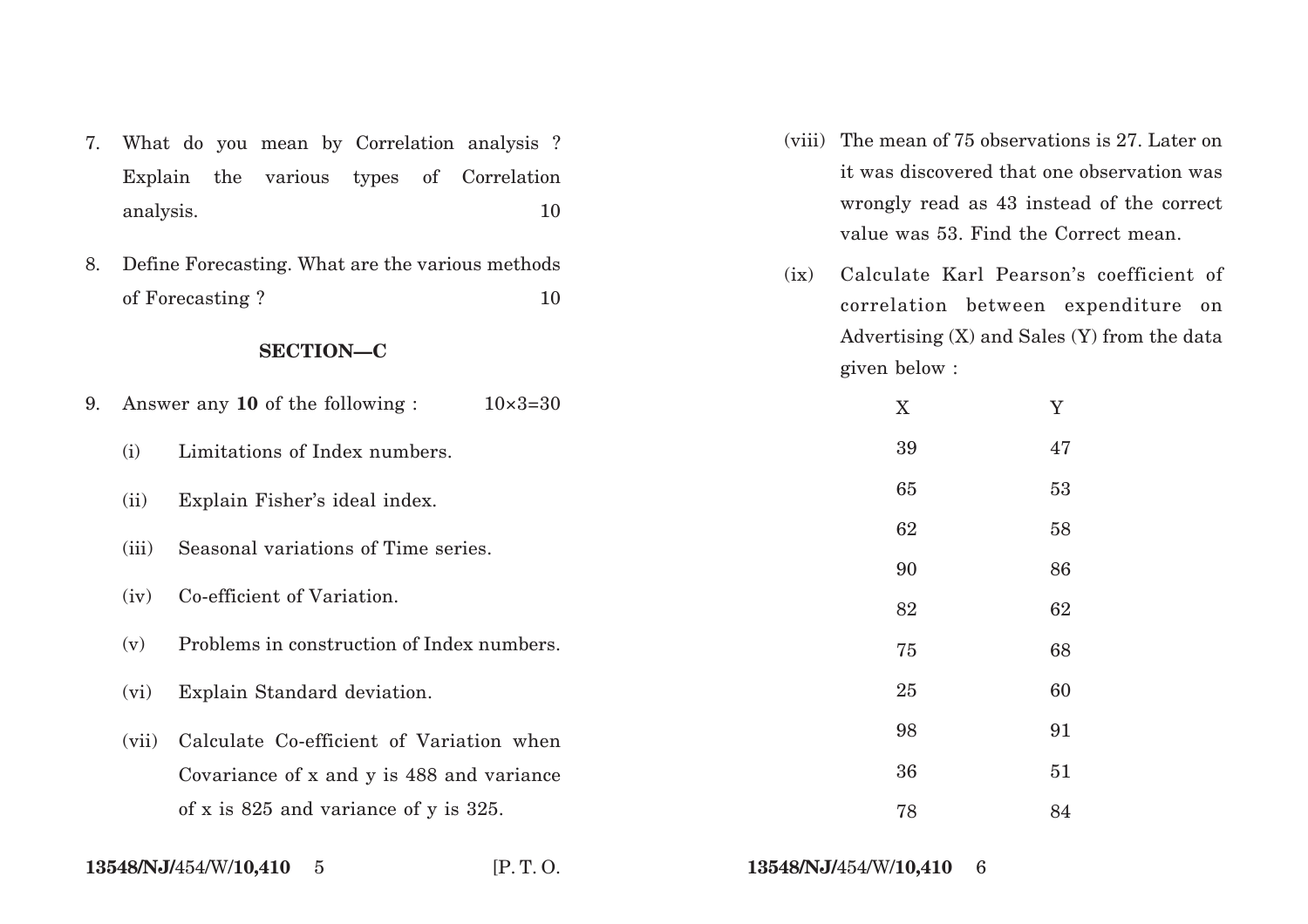| (x) | Write Regression equations of X on Y and |
|-----|------------------------------------------|
|     | of Y on X for the following data:        |

X Y

45 25

48 30

50 35

55 30

65 40

70 50

75 45

72 55

80 60

85 65

`90 on the third day. The investor has purchased 50 shares on the first day, 80 shares on the second day and 100 shares on the third day. What average price per share did the investor pay ?

(xii) A person has invested  $\overline{\xi}5,000$  in the Stock market. At the end of the first year the amount has grown to  $\overline{56,250}$ ; he has had a 25 percent profit. If at the end of the second year his principal has grown to  $\overline{\xi}8,750$ , the rate of increase is 40 percent for the year. What is the average rate of increase of his investment during the two years ?

(xi) An investor is fond of investing in Equity shares. During a period of falling prices in the stock exchange, a stock is sold at  $\overline{\xi}120$ per share on one day,  $\overline{\xi}$  105 on the next and

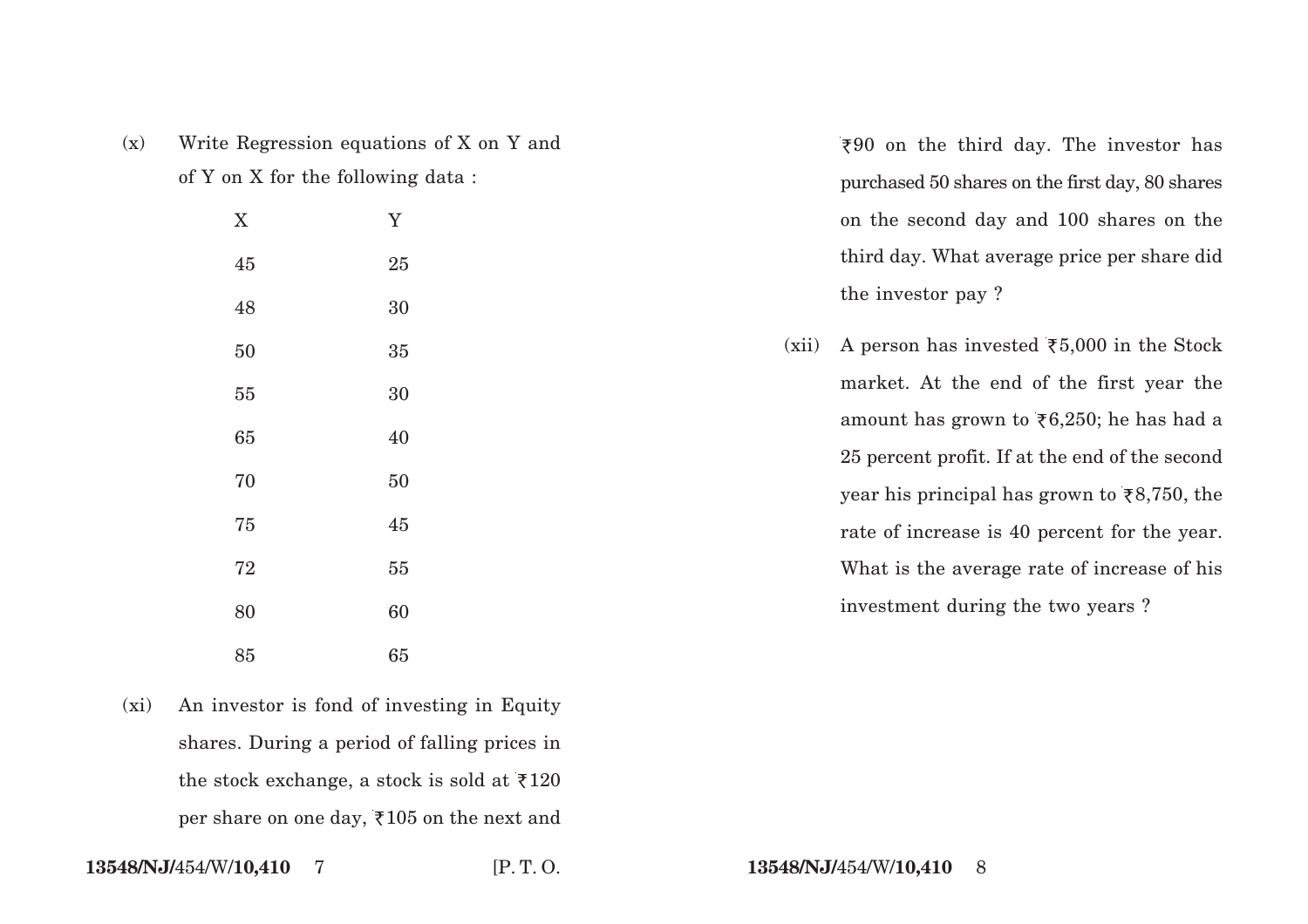|    | <b>PUNJABI VERSION</b>                                   | Wages $(\bar{\tau})$ | No. of Persons                                      |
|----|----------------------------------------------------------|----------------------|-----------------------------------------------------|
|    | ਨੋਟ : ਭਾਗ A ਅਤੇ B ਹਰੇਕ ਵਿਚੋਂ <b>ਦੋ–ਦੋ</b> ਪ੍ਰਸ਼ਨ ਕਰੋ ਅਤੇ | $0 - 10$             | $\overline{4}$                                      |
|    | ਹਰੇਕ ਪ੍ਰਸ਼ਨ ਦੇ 10 ਅੰਕ ਹਨ। ਭਾਗ C ਸਾਰਾ ਕਰੋ। ਇਸ             | $10 - 20$            | 16                                                  |
|    | ਵਿਚ 10 ਸੰਖੇਪ ਉੱਤਰ ਵਾਲੇ ਪ੍ਰਸ਼ਨ ਲਾਜਮੀ ਹਨ ਅਤੇ               | $20 - 30$            |                                                     |
|    | ਹਰੇਕ ਪ੍ਰਸ਼ਨ ਦੇ 3 ਅੰਕ ਹਨ।                                 | $30 - 40$            |                                                     |
|    | ਭਾਗ $-A$                                                 | $40 - 50$            |                                                     |
|    |                                                          | $50 - 60$            | $\,6\,$                                             |
|    | 1. ਖਿੰਡਾਓ (ਡਿਸਪਰਸ਼ਨ) ਦੀਆਂ ਵਿਭਿੰਨ ਪੈਮਾਇਸ਼ਾਂ ਵਿਚਾਰੋ।       | $60 - 70$            | $\overline{4}$                                      |
|    | ਮੱਧਕਾਲੀ ਵਿਚਲਣ ਅਤੇ ਪ੍ਰਮਾਣਕ ਵਿਚਲਣ ਵਿਚ ਅੰਤਰ                 |                      |                                                     |
|    | ਕਰੋ।<br>10                                               |                      | 4. ਚਾਰ ਸਾਲ ਦਾ ਚੱਕਰ ਮੰਨਦਿਆਂ ਮੂਵਿੰਗ ਔਸਤਾਂ ਦੀ ਵਿਧੀ ਨਾਲ |
|    |                                                          |                      | ਪ੍ਰਵਿਰਤੀ ਨੂੰ ਅੰਕੋ। ਨਿਮਨ–ਦਰਜ ਅੰਕੜੇ ਭਾਰਤ ਵਿਚ ਚਾਹ      |
|    | 2. ਟਾਈਮ ਸੀਰੀਜ਼ ਵਿਸਲੇਸ਼ਣ ਦਾ ਸੰਕਲਪ ਵਿਚਾਰੋ ਅਤੇ ਟਾਈਮ         | ਦੀ ਉਪਜ ਨਾਲ ਸਬੰਧਤ ਹਨ: | 10                                                  |
|    | ਸੀਰੀਜ਼ ਦੇ ਵਿਭਿੰਨ ਅੰਗ ਵਿਚਾਰੋ।<br>10                       | Year                 | Production                                          |
| 3. | ਨਿਮਨ-ਦਰਜ ਉਜਰਤ ਵੰਡ ਦੇ ਮਧਿਕਾ ਅਤੇ ਬਹੁਲਿਕਾ ਕਾਮਵਾਰ            | 1994                 | 465                                                 |
|    | ₹33.5 ਅਤੇ ₹34 ਰੁਪਏ ਹਨ। ਟੇਬਲ ਤੋਂ ਤਿੰਨ ਆਵਿਰਤੀ              | 1995                 | 515                                                 |
|    | ਵੈਲਯੁ ਮਿਸਿੰਗ ਹਨ। ਜੇਕਰ ਆਵਿਰਤੀਆਂ ਦਾ ਜੋੜ ₹230               | 1996                 | 518                                                 |
|    | ਹੋਵੇ, ਤਾਂ ਮਿਸਿੰਗ ਆਵਿਰਤੀਆਂ ਦਾ ਪਤਾ ਲਾਓ:<br>10              | 1997                 | 467                                                 |
|    |                                                          |                      |                                                     |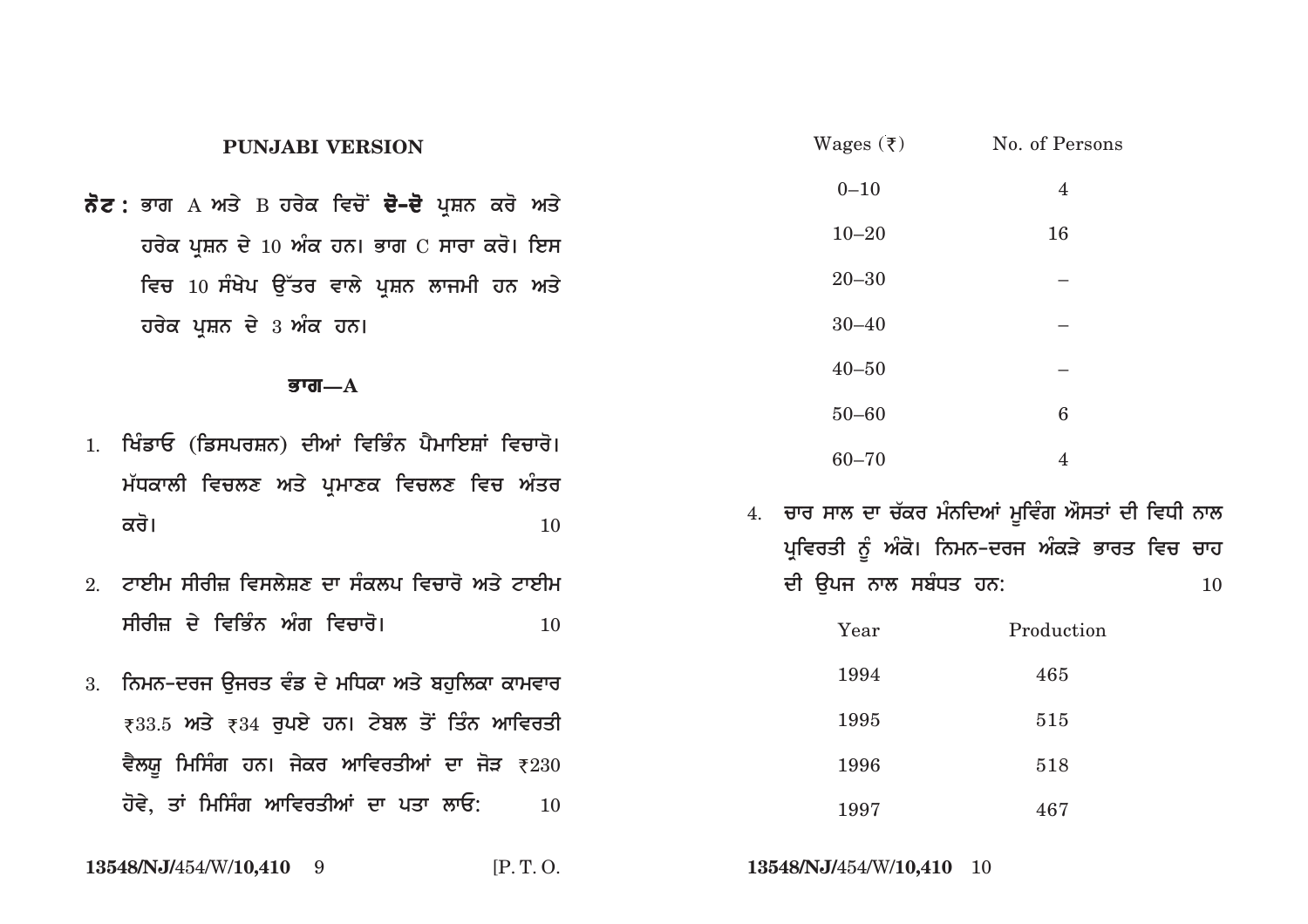| Year                                                                   |    |                  | Production |                               |    | 6. ਨਿਮਨ-ਦਰਜ ਅੰਕੜਿਆਂ ਤੇ x ਉਤੇ Y ਦੇ ਵਕਰਗਤੀ         |  |             |    |
|------------------------------------------------------------------------|----|------------------|------------|-------------------------------|----|--------------------------------------------------|--|-------------|----|
| 1998                                                                   |    |                  | 502        |                               |    | ਸਮੀਕਰਣ ਦਾ ਪਤਾ ਲਾਓ:                               |  |             | 10 |
| 1999                                                                   |    |                  | 540        |                               |    |                                                  |  |             |    |
| 2000                                                                   |    |                  | 557        |                               |    | X                                                |  | $\mathbf Y$ |    |
| 2001                                                                   |    |                  | 571        |                               |    | 40                                               |  | 38          |    |
| 2002                                                                   |    |                  | 586        |                               |    | 50                                               |  | 60          |    |
| 2003                                                                   |    |                  | 612        |                               |    | 38                                               |  | 55          |    |
|                                                                        |    | डग्ग $-B$        |            |                               |    | 60                                               |  | 70          |    |
| 5. ਨਿਮਨ–ਦਰਜ ਅੰਕੜਿਆਂ ਤੇ ਲੈਸਪੀਅਰ ਵਿਧੀ ਵਰਤ ਕੇ<br>ਪ੍ਰਾਈਮ ਇੰਡੈਕਸ ਨੰਬਰ ਅੰਕੋ: |    |                  |            | 10                            |    | 65                                               |  | 60          |    |
| Commodities                                                            |    | 1990             |            | 2000                          |    | 50                                               |  | 48          |    |
|                                                                        |    |                  |            | Price Quantity Price Quantity |    | 35                                               |  | 30          |    |
| $\boldsymbol{A}$                                                       | 8  | 10               | 10         | 11                            |    | Also estimate Y when $X = 5$ .                   |  |             |    |
| $\bf{B}$                                                               | 10 | $\boldsymbol{9}$ | 12         | $9\,$                         | 7. | ਸਹਿਸਬੰਧ ਵਿਸਲੇਸ਼ਣ ਤੋਂ ਕੀ ਭਾਵ ਹੈ? ਸਹਿਸਬੰਧ ਵਿਸਲੇਸ਼ਣ |  |             |    |
| ${\bf C}$                                                              | 16 | 16               | 20         | 17                            |    | ਦੀਆਂ ਵਿਭਿੰਨ ਕਿਸਮਾਂ ਦਰਜ ਕਰੋ।                      |  |             | 10 |
| 13548/NJ/454/W/10,410 11                                               |    |                  |            | [P.T.O.                       |    | 13548/NJ/454/W/10,410 12                         |  |             |    |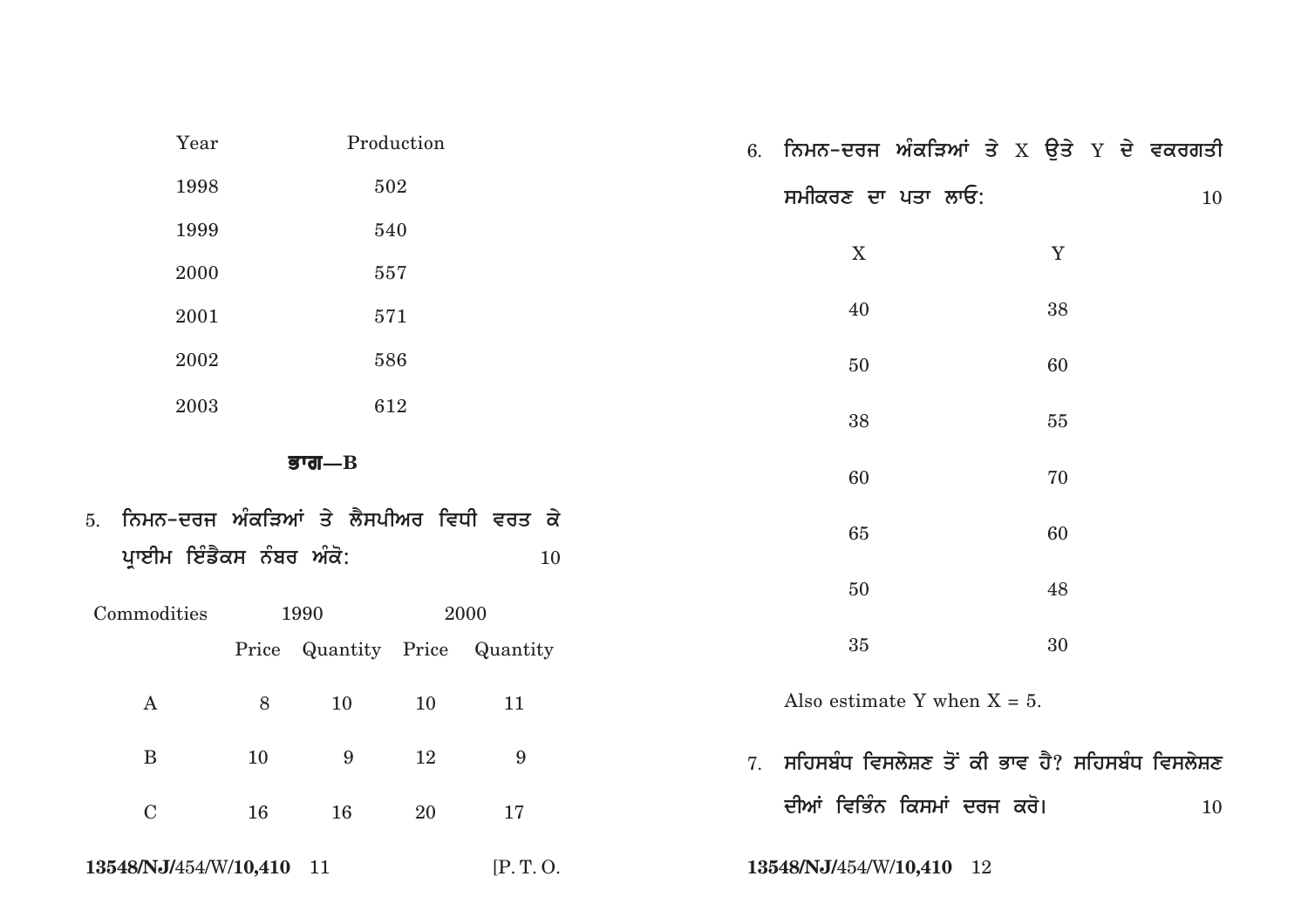|    |       | डग्ਗ $\rm -C$                                |                    |      |                          | value was 53. Find the Correct mean.                                                                                             |  |
|----|-------|----------------------------------------------|--------------------|------|--------------------------|----------------------------------------------------------------------------------------------------------------------------------|--|
| 9. |       | ਹੇਠ ਲਿਖਿਆਂ ਵਿਚੋਂ ਕਿਸੇ 10 ਦੇ ਸੰਖੇਪ ਉੱਤਰ ਲਿਖੋ: | $10 \times 3 = 30$ | (ix) |                          | Calculate Karl Pearson's coefficient of<br>correlation between expenditure on<br>Advertising $(X)$ and Sales $(Y)$ from the data |  |
|    | (i)   | ਇੰਡੈਕਸ ਨੰਬਰਾਂ ਦੀਆਂ ਸੀਮਾਵਾਂ ਵਿਚਾਰੋ।           |                    |      | given below :            |                                                                                                                                  |  |
|    | (ii)  | ਫਿਸ਼ਰ ਦੇ ਆਈਡੀਅਲ ਇੰਡੈਕਸ ਬਾਰੇ ਚਰਚਾ ਕਰੋ।        |                    |      | X                        | Y                                                                                                                                |  |
|    |       |                                              |                    |      | 39                       | 47                                                                                                                               |  |
|    | (iii) | ਟਾਈਮ ਸੀਰੀਜ਼ੀ ਦੀਆਂ ਮੋਸਮੀ ਭਿੰਨਤਾਵਾਂ ਵਿਚਾਰੋ।    |                    |      | 65                       | 53                                                                                                                               |  |
|    | (iv)  | ਵੇਰੀਏਸ਼ਨ ਦਾ ਗੁਣਾਂਕ ਕੀ ਹੁੰਦਾ ਹੈ?              |                    |      | 62                       | 58                                                                                                                               |  |
|    |       |                                              |                    |      | 90                       | 86                                                                                                                               |  |
|    | (v)   | ਇੰਡੈਕਸ ਨੰਬਰਾਂ ਦੇ ਨਿਰਮਾਣ ਦੀਆਂ ਸਮੱਸਿਆਵਾਂ       |                    | 82   | 62                       |                                                                                                                                  |  |
|    |       | ਵਿਚਾਰੋ।                                      |                    |      | 75                       | 68                                                                                                                               |  |
|    | (vi)  | ਮਾਣਕ ਵਿਚਲਣ ਦੀ ਜਾਣਕਾਰੀ ਦਿਓ।                   |                    |      | 25                       | 60                                                                                                                               |  |
|    | (vii) | Calculate Co-efficient of Variation when     |                    |      | 98                       | 91                                                                                                                               |  |
|    |       | Covariance of x and y is 488 and variance    |                    |      | 36                       | 51                                                                                                                               |  |
|    |       | of x is 825 and variance of y is 325.        |                    |      | 78                       | 84                                                                                                                               |  |
|    |       | 13548/NJ/454/W/10,410 13                     | [P.T.O.            |      | 13548/NJ/454/W/10,410 14 |                                                                                                                                  |  |

(viii) The mean of 75 observations is 27. Later on

it was discovered that one observation was

wrongly read as 43 instead of the correct

8. ਪੂਰਵ ਅਨੁਮਾਨ ਦੀ ਘੋਸ਼ਣਾ ਨੂੰ ਪਰਿਭਾਸ਼ਿਤ ਕਰੋ। ਘੋਸ਼ਣਾ

ਦੀਆਂ ਵਿਭਿੰਨ ਵਿਧੀਆਂ ਕਿਹੜੀਆਂ ਹੁੰਦੀਆਂ ਹਨ? **10**